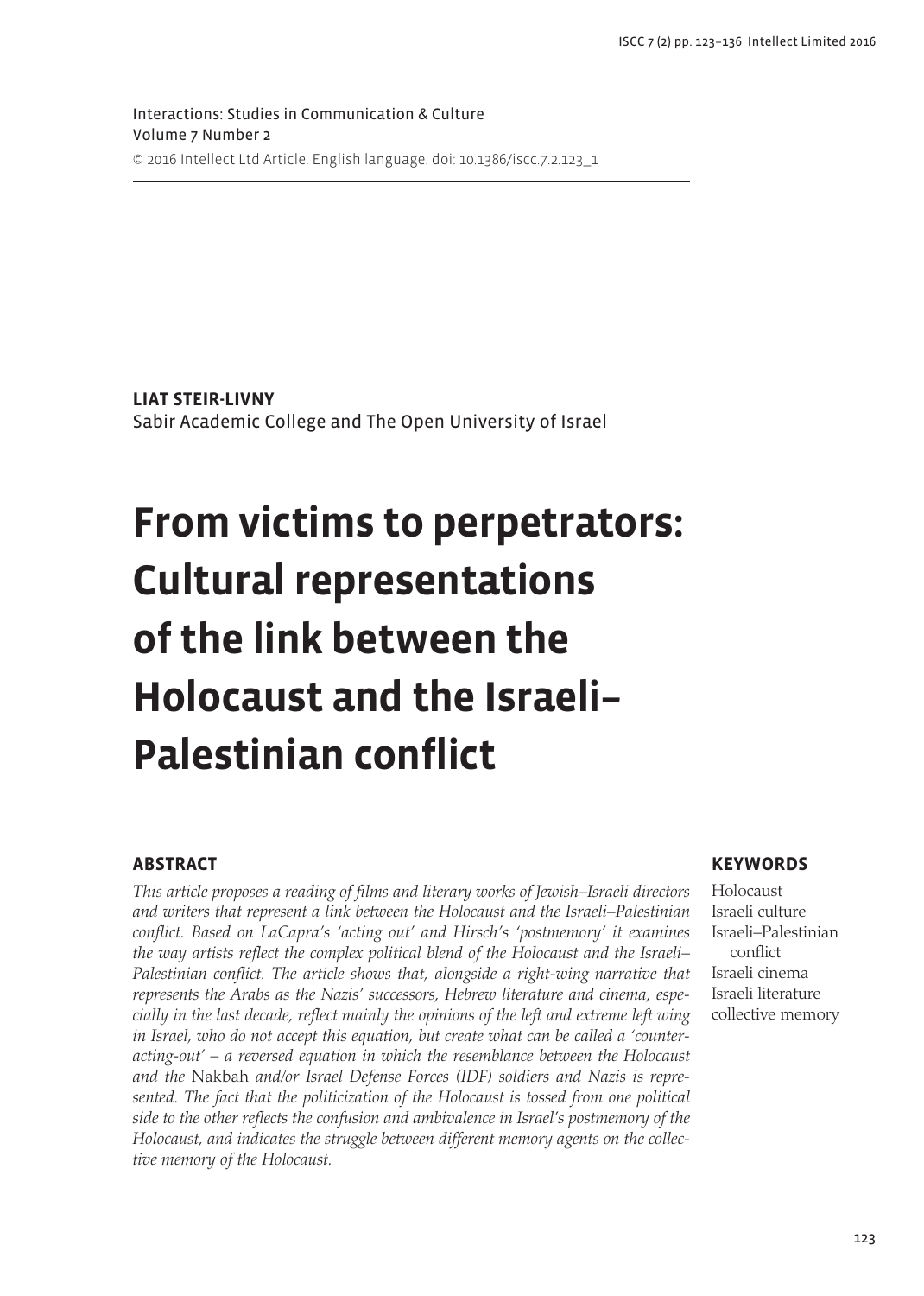1. For example, Evron ([1980] 2011); Elkana (1988); Zukerman (1993); Zertal (2002); Yurman (2005); Kimmerling (2006); Pappé (2006); Bar-Tal (2007). Analysis and criticism of the post-Zionist notions regarding Holocaust memory in Israel can be found, for example in Mechman (1997); Shapira (1997); Frilling (2003); Ofer (2009); Gutwein (2009); Porat (2011).

# **INTRODUCTION**

The Holocaust as a pivotal experience in Israeli life has strongly influenced the way in which the Israeli–Palestinian conflict is perceived and represented in Israeli culture. In the past three decades, as part of a narrative that seeks to re-evaluate the way in which the collective memory of the Holocaust was endowed to the Israeli public, left-wing and extreme left-wing research has emerged that claims that the Holocaust memory was and is politically manipulated in order to present Israel as an eternal victim. This victimization causes constant fear and paranoia and allegedly was and is used in order to justify violent policies against the Arabs in Israel and the Palestinians in the left bank and Gaza ('the occupied territories'), as well as blocking any opportunity for a peace treaty with the Palestinians.1

Dominick LaCapra (2001) relies on Freud and distinguishes between two forms of remembering trauma. The first results in 'acting out'. In this mental state, people who undergo a trauma tend to relive the traumatic occurrences of the past, in the present, with no distance from it. In the second, 'working through', the traumatized people try to gain critical distance from the trauma, to be able to distinguish between the past, the present and the future. The victims cannot entirely disengage themselves from the trauma, but they can tell the difference between the past and the present. These two forms of remembering define not only individuals but collective remembrance as well. 'Acting out' results in uncontrolled repetitive elements of the trauma in the political, social and cultural life of a group. 'Working through' is the group's will and ability to control a collective trauma and not let it take over the present.

Marianne Hirsch (1997, 2008) defines 'postmemory' as the memory after the memory. In her opinion this is a very strong form of remembrance, because its connections to the historic source are not mediated by real memories and experiences from the particular traumatic event, but are the result of imaginary completion of 'black holes' in the individuals' knowledge. The memory after the memory is characteristic of those who are mentally dominated by traumatic events that happened before they were born, imagining what they cannot remember. In her research, she relates mainly to the second generation of Holocaust survivors (biological sons and daughters of Holocaust survivors) whose lives have been influenced by their parents' tragedy. They were not a part of the traumatic events but these became part of their biography. Other researchers claim that the definitions 'second- and third-generation Holocaust survivors' do not refer only to biological descendants of Holocaust survivors, but are far wider and also include the generations that were born after 1945 and 'inherited' the Holocaust as a central trauma, especially Jews in Israel, where Holocaust awareness is very intense (Milner 2004; Solomon and Chaitin 2007). Therefore, one can claim that 'postmemory' is reflected in the generations that were born after the Holocaust and not only in the biological descendants of Holocaust survivors.

Contrasting with the perception of constant victimization, LaCapra's 'acting out' and Hirsh's 'postmemory' will be used in order to claim that, when examining cultural representations of the integration of the Holocaust and the Israeli–Arab conflict, one distinguishes a clear division, even a contradiction, between two cultural narratives that appear in the last five decades. From the 1970s onwards, one discerns a huge gap between right-wing and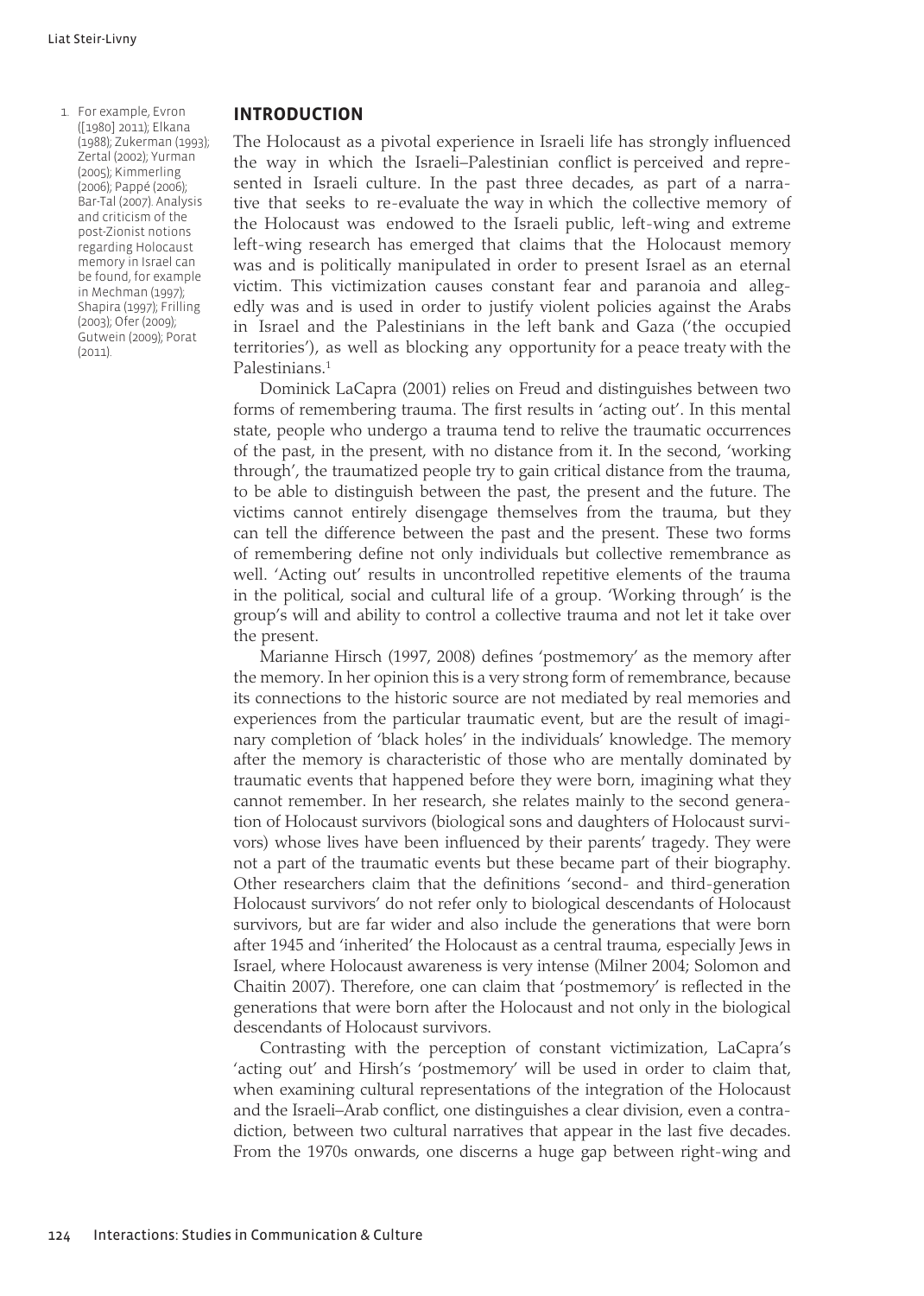left-wing narratives. The right wing continues to recycle a political 'acting out' resulting in the Arabs=Nazis equation, which appeared in Israeli culture from the 1940s until the 1970s (Shohat 1989; Bar-Tal 2007; Steir-Livny 2009). But the left and extreme left wing turn this equation upside down and create a new equation, a 'counter-acting-out', a reversed equation in which a resemblance between Israeli soldiers and Nazis is presented. In cinema and literature, especially, the narrative not only abandons victimization but uses the Holocaust to create an antithetical equivalency, in which both national traumas are equated and/or Jewish-Israelis in general, particularly Israel Defense Forces (IDF) soldiers, are equated with Nazis. This division and contradiction between acting out and counter-acting-out emphasizes how tangled postmemory in Israel is, how it reflects the confusion and ambivalence in Israel's collective memory of the Holocaust, and indicates the struggle between different memory agents<sup>2</sup> on the collective memory of the Holocaust.<sup>3</sup>

⊕

In Jewish-Israeli culture, the complex story of the Arab–Jewish dispute that accompanied Zionist settlement in Israel, as early as the late nineteenth century, was often phrased simplistically after the Holocaust. The 1948 war was one of the first events that connected the Holocaust and the Israeli–Arab conflict. Within Israeli territory on the eve of the 1948 war, there were 650,000 Jews and between 900,000 and 1,000,000 Arabs. During the war, 600,000 to 700,000 Arabs went into exile from their country – expelled, fled, chased out − creating the Palestinian refugee problem. The war ended with a series of separate ceasefire agreements between Israel and each of its Arab neighbours. After the war the Palestinians' situation was far worse than that at the time of the United Nation's decision for partition (November 1947). What remained was a small and separate Arab public, lacking all social institutions and social and political power. Therefore, Jewish-Israelis refer to the 1948 war as 'the war of independence', while the Palestinians refer to it as 'the Nakbah' (Al-Nakbah in Arabic means disaster or catastrophe) (Gelbar 2004; Kabha 2010; Morris 2010).

From the late 1940s until the late 1970s a distinct parallel between Arabs and Nazis was discernible in Israeli culture. Wars against Arab nations were termed wars to prevent a 'second Holocaust' that could strike Israel at any moment, and Arab leaders were described as Nazi successors.

Demonizing the Arabs and forging links between the past and the present helped unite the ranks in Israel, and create immediate empathy for Zionism in the western world. If in the past the Allied forces had fought the Nazis, today it became their duty to subjugate the Arabs (Shohat 1989; Steir-Livny 2009; Bar-Tal 2007; Evron [1980] 2011 ).4

From the 1970s onwards the cultural linkage between the Holocaust and the Israeli–Arab conflict changed vastly. Thus, the memory of the Holocaust was and remains a crucial factor in the cultural representations of the Israeli– Arab conflict; still, the perceptions of victimization that were initially commonplace became more ambivalent and complex. From the 1970s onward, one discerns a huge gap between the right wing and the left wing. The right wing continues to recycle the Arabs=Nazis equation (Steir-Livny 2014). But the left-wing politicians, journalists and artists turn that equation upside down. The literary narrative not only abandons victimization, but also uses the Holocaust to create an antithetical equivalency, in which Jewish-Israelis in general, particularly IDF soldiers, are equated with Nazis. This new 'counteracting-out' is especially obvious in cinema and literature.

One can tie these developments to local political and social changes. The late 1960s until the late 1970s were a period of crisis for the left wing Labour

- 2. On the changing memory of the Holocaust in Israel in the last three decades, see e.g., Amishai-Maisels (1993); Avisar (2011); Ne'eman Arad (2003); Ofer (2009); Loshitzky (2001); Meyers et al. (2009); Steir-Livny (2009); Gertz (2004); Zandberg (2006, 2010); Meyers and Zandberg (2002); Milner (2004); Pinchevski and Liebes (2010).
- 3. On collective memory, see Halbwachs (1992); Hobsbaum and Renger (1993); Young (1993); Olick and Robbins (1998).
- 4. In these decades there were some exceptions – leftwing artists who did not agree with this equation and dealt with the similarities between the Holocaust and the Nakbah. See Steir-Livny (2012).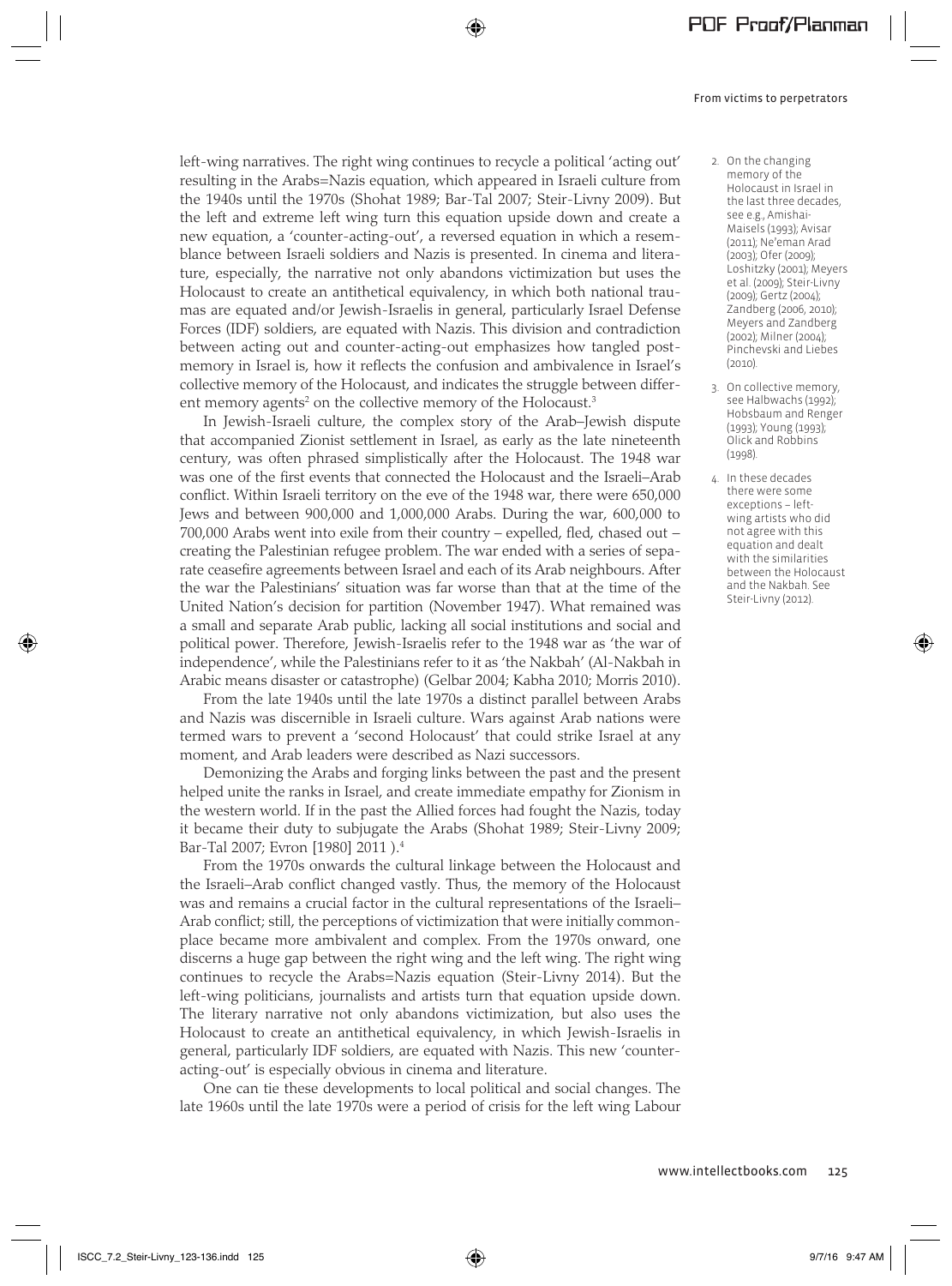5. *Intifada* – an Arabic word that means 'to shake off' and describes a violent outburst, civil uprising against the Israeli government in the occupied territories – the territories occupied by Israel during the Six Day War of 1967. This refers specifically to the territories in which many Palestinians live: the West Bank and Gaza. This term is mainly used by left-wingers, while most right-wingers see these territories as an integral part of Israel.

movement, who governed Israel since its establishment – the 1967 war and the beginning of the debate about the occupied territories, the Yom Kippur War (1973) and the commission of inquiry that followed it, the illegal dollar account held by Leah Rabin (the wife of then Prime Minister, Yitzhak Rabin) that was discovered in Switzerland, all were events emblematic of the fall of the moderate left. The rise to power of the right-wing movement – the Likud (1977) – was the first time that the left was ejected from political power hubs. Nurith Gertz (1994) maintains that as right-wing attitudes spread throughout the Israeli public, and new militant groups sprang up from the nationalist religious right, the Left lost effective impact on the political establishment. Instead, its dominance increased in intellectual life, art, literature and the academy. The Lebanon War in June 1982, the start of the first *intifada*<sup>5</sup> (1987) and the second *intifada* (2000), and the new studies of the postcolonial and post-Zionist researchers, from the 1980s onwards, who opposed the Zionist narrative regarding the Israeli–Arab conflict, further entrenched this critical tendency. The culture became the mouthpiece of the disappointed left-wing and radical left-wing circles, who use it to voice their sorrow over Israel's condition.

The cultural postmemory of the link between the Holocaust and the Israeli–Palestinian conflict reflects the political splits and conflicts in Israeli society. In journalism and in public debate in the last three decades, one can find both narratives: the one that continues to compare Arabs and Nazis and the other that criticizes the first narrative and suggests a reversed narrative that compares the Holocaust and the *Nakbah* and/or Jewish-Israelis in general, and IDF soldiers in particular, with Nazi acts (Steir-Livny, 2014). But in cinema and literature there is a clear and obvious dominance of the second narrative of the Left and Radical Left Wing. The artists' postmemory does not abolish the link between the Holocaust and the Israeli–Palestinian conflict, but tells it in a totally different way. These artists can be divided into two groups. The first group finds the resemblance between the two national traumas (the Holocaust and the *Nakbah*) and treats both Palestinians and Jews as victims. In the second group, one finds that the Arab–Nazis equation is reversed and a new equation takes its place: Israeli soldiers are presented as the Nazis' successors.

## **THE COMPARISON BETWEEN THE HOLOCAUST AND THE** *NAKBAH*

According to director Judd Ne'eman, the implications of the geographichistoric trinity Germany–Israel–Palestine are destructive for both sides. In his films *Magash Hakesef* (*Fellow Travellers*) (1983) and *Rehovot Ha'Etmol* (*Streets of Yesterday*) (1989) he uses the German space and Holocaust associations to tell the tragic story of the Israeli–Arab conflict. He criticizes both sides' inability to accept the other's trauma, and the violence that guides them and prevents them from engaging in a true dialogue (Meiri 2008).

Amos Gitai's film *Kedma* (2002) describes a few hours in the lives of Holocaust survivors who disembark from the vessel Kedma in 1948 Israel, and follows their absurd encounters with the British and the Arabs, and their participation in a battle for which they were inducted shortly after arriving. As they make their way, the Holocaust survivors meet a convoy of Arab refugees who are walking towards the unknown. The lines of people with their bundles evoke connotations of the Holocaust that intensify because of their meeting with the survivors. Both sides are presented as injured refugees.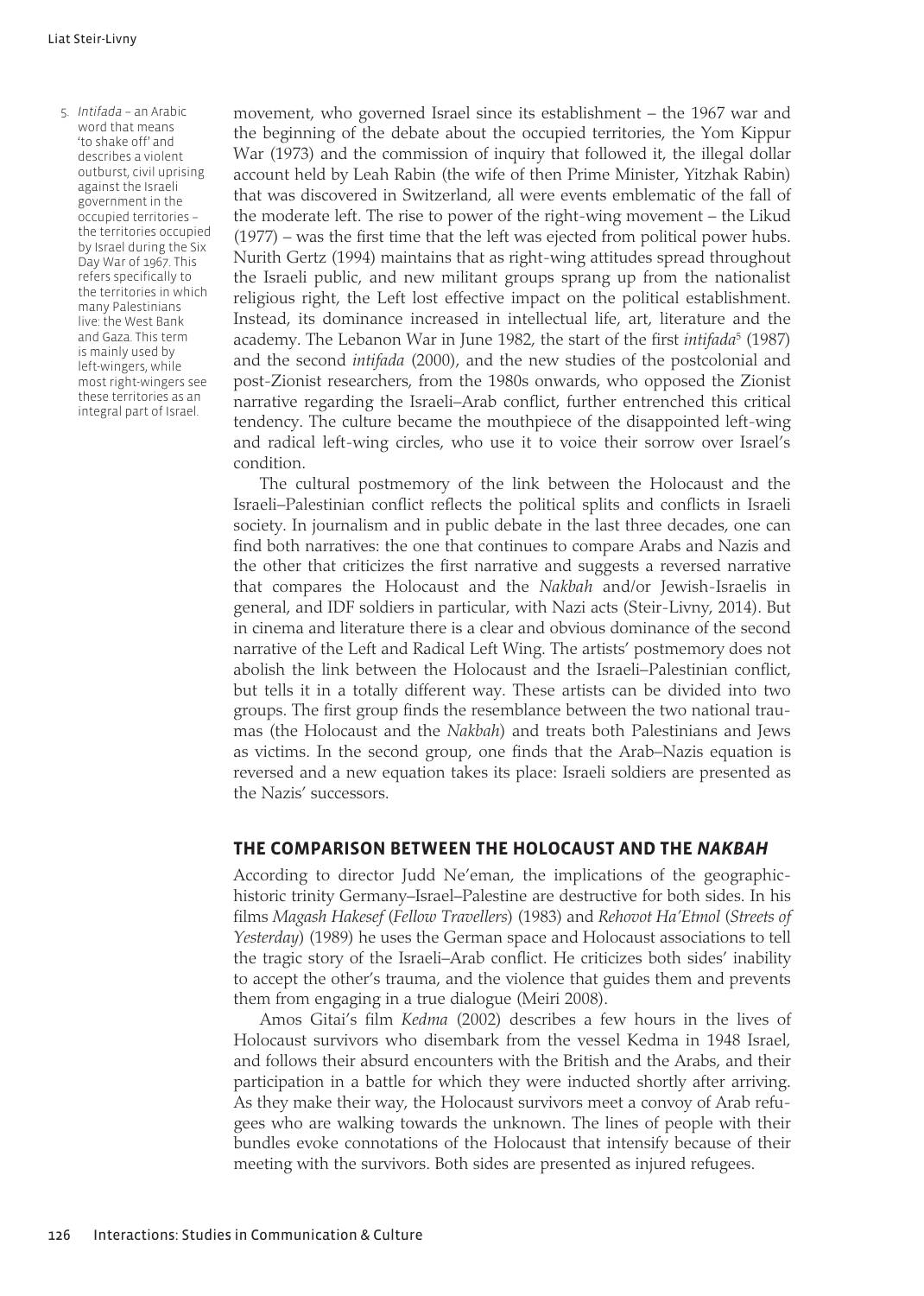Gitai refrains from judging the highly charged issue. He maintains he wanted 'to make a film about uprooted people in 1948: Holocaust survivors who were uprooted from their homes and emigrated to Israel, and Arabs uprooted from their villages by the Jewish-Israelis' (Steir-Livny 2009). He hoped to explore how the victim, trapped in his situation, creates another victim. Gitai's ambivalent approach to the issue reflects in the way he represents the 1948 war. He makes it clear that all three groups – the Arabs whose land was expropriated, the veteran Jewish-Israelis fighting for their land, and the Holocaust survivors seeking a home after a history of persecution − are right. Israel's tragedy is that there is no compromising between the different types of justice. This pessimistic outlook is reflected in the film's end. 'That's it, everything's lost, finished', says Janosh, the Holocaust survivor, and drives away with his fellow survivors into an unknown future. The fact that the sentence is spoken in tandem with the declaration of the Israeli state promotes the sense that the end is already inherent in the beginning, and that the Zionist state is beginning at a problematic intersection.

⊕

## **IDF SOLDIERS AS THE NEW PERPETRATORS**

In recent decades, many artists voice the charge that Israel has nationalized the Holocaust to justify racism, occupation and oppression. Based on that claim, they use the Holocaust for a contradictory need – to level harsh criticism at the IDF's conduct towards the Arabs in the past, and more so towards the Arabs in Israel and the Palestinians in the occupied territories in the present. Some films and novels project a world-view where Zionism's representatives are the new Nazis, while the Palestinians have become victims of a fascist, trampling ideology. Some of them regress to the past, in order to present the Arabs and Palestinians as dual victims of Zionism – in the past, during the *Nakbah*, and in the present – in the occupied territories.

The film that symbolizes the start of this trend in cinema is Ilan Moshenson's *Roveh Huliot* (*The Wooden Gun*) (1979). The film returns to 1950 and describes the conflict between two groups of Jewish-Israeli children in a Tel Aviv neighbourhood: Adi's group versus the protagonist, Yoni Schreiber, and his friends. Raised on the heroic myths of the 1948 war, the children live and breathe military matters and see their friendship as being an army unit. As skirmishes between the groups intensify, Yoni shoots and injures one of the kids with a wooden rifle. Shocked, he runs to the sea. There, he enters the hut of a lonely Holocaust survivor he and his friends refer to as 'Crazy Palestina' and realizes the danger inherent in violence.

Through the children's games, the director reveals his opinion of a militarist society that glorifies wars and killing, educates children through destruction and violence, and is uninterested in the Other. The director represents his political 'counter-acting-out' of the Holocaust through the association he builds between the IDF soldiers in the 1948 war and the Holocaust. In one scene, Yoni looks at pictures from the 1948 war hung on the walls of his room. The photographed battles come to life in his imagination and he becomes one of the Israeli soldiers. At the end of the film, Yoni enters Palestina's hut and discovers her world through photos from her past, on her wall. One photo recalls the famous photograph of the little Jewish boy raising his arms, with the destruction of the Warsaw Ghetto. As Yoni watches, the picture 'comes to life', and he is standing opposite the boy, beside the Nazis, and in the soundtrack one hears his friends exhorting him to shoot the child. The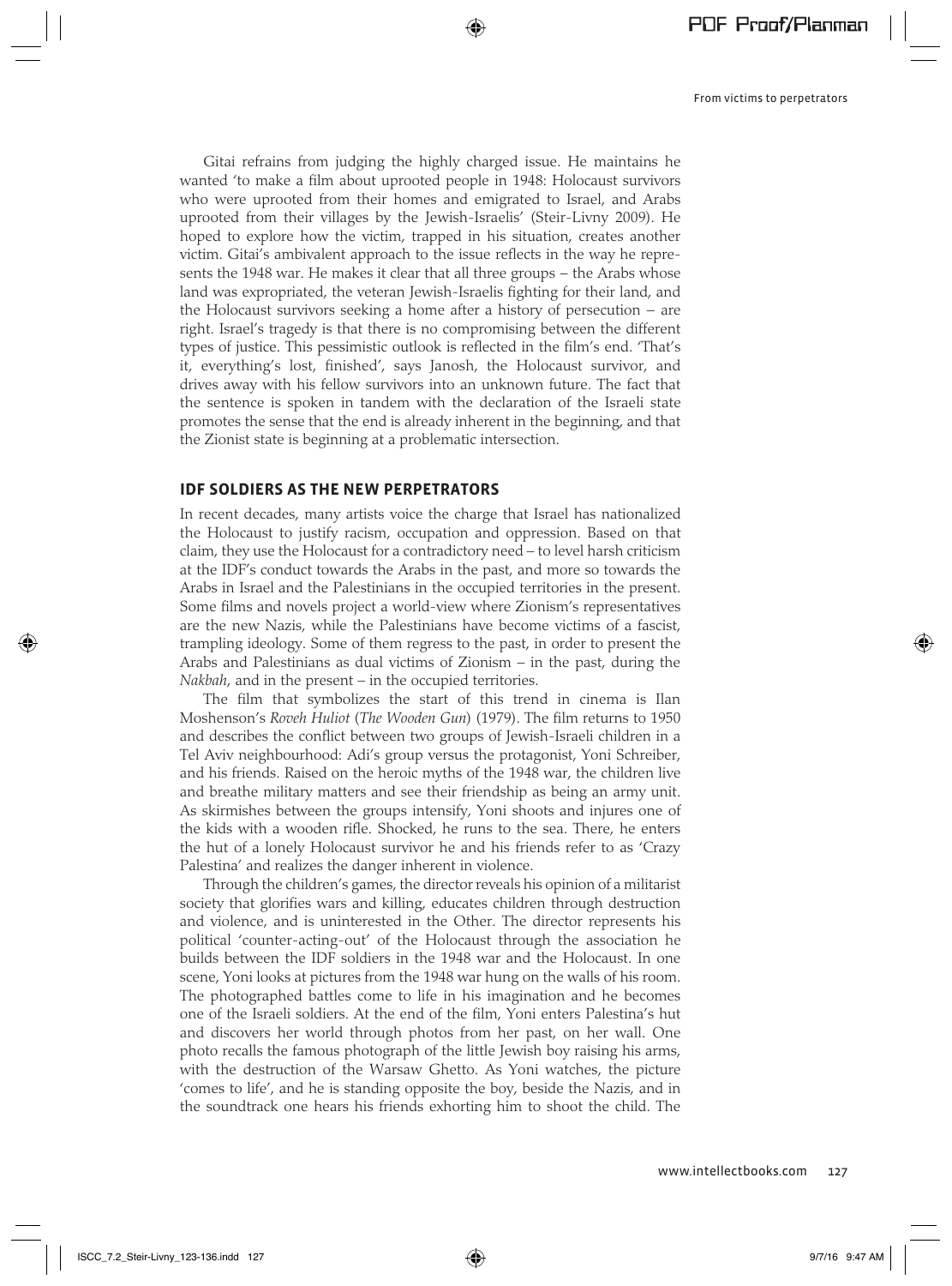6. In April 1948, during the Independence War, fighters from the Jewish underground movements Lehi and Etzel attacked the village. In the process, 46–110 villagers were killed (opinions remain divided over the number). Immediately after the battle rumours spread about a massacre in the village, that houses were intentionally blown up with their inhabitants inside, the rape of women, disfiguring of corpses and so on. Common assessments were that the number of dead exceeded 250. The battle and the ensuing rumours demoralized Arab society, and spurred other Arabs to flee, out of fear of the Jews. As the Arab population saw it, the incidents of Deir Yassin became emblematic of the Jews' brutality, and a constitutive event. Cries of 'Deir Yassin' accompanied the Arab massacres of the Hadassah Hospital convoy, and in Kfar Etzion, that occurred some weeks later.

blurring between the historical child and the contemporary one, between two kinds of inexplicable violence, positions Jewish-Israelis in the role of the victim that became the successor of the perpetrator.

The drama *Arbeit Macht Frei* (*Work Sets You Free*), by Dudu Ma'ayan and the Akko Theater Group (1991), criticizes the ways in which the Holocaust is cited in Israeli culture. Among others, it compares acts committed towards Jews in the Holocaust with acts that Jewish-Israelis are committing towards Palestinians in the occupied territories. The audience participates in several unorthodox theatrical experiences, like spending time in the home of a senior army officer who vulgarly explains the links between the Holocaust trauma and the abomination of European Jews going like 'sheep to the slaughter', that appeared in Israeli culture, and the invention of the figure of the 'Sabra' (this refers informally to Israeli Jews born on Israeli territory or raised in Eretz-Israel or Israel in their formative years). Zelma is a Holocaust survivor and a central character in the play, and utters sentences like 'I read an interesting article recently about why an oppressed group later becomes an oppressor', adding 'what could be easier than taking oppression and channelling every frustration towards some minority living amidst us?'

Asher Tlalim's documentary film *Al Tigu Le B'Shoah* (*Don't Touch My Holocaust*) (1994) foregrounds the drama *Arbeit Macht Frei* (*Work Sets You Free*) and its cast, presenting excerpts from the play and tracking the processes that unfolded during rehearsals (Zimmerman 2002). The film enlarges on the comparison between Jewish-Israelis and Nazis when the camera follows Khaled Abdul Ali, the Arab actor who is a guide in the Holocaust Museum in Kibbutz Lochamei Hagettaot (Ghetto Fighters Kibbutz). He explains the Holocaust to young people from his village and draws an analogy between Jewish-Israelis and Nazis, and Palestinians and the Jewish victims of the Holocaust. Pointing to the improvised Molotov cocktails that the rebels made in the Warsaw Ghetto, he notes their resemblance to the bottles that Palestinians in the occupied territories used in the intifada. To illustrate the size of the Treblinka extermination camp, he tells them that its dimensions resemble those of the football stadium in Sakhnin (an Arab town). The young people say that, compared with Palestinians today, the Jews suffered less in the Holocaust, because the Jews were killed immediately while the Palestinians are being killed slowly and painfully. Khaled also tells the film's viewers that Palestinians cannot understand how the Jews, who went through the Holocaust, can injure and kill so many innocent Palestinians.

Udi Aloni's film *Mechilot* (*Forgiveness*) (2006) continues the trend of warning Jewish-Israelis about 'the hangman within'. The protagonist of the film is David Adler, a 20-year-old American. His mother died when he was a child. His father is a Holocaust survivor who fought in the 1948 War, but later left with his son for the United States where he became a renowned pianist. With no particular direction in his life, David decides to come to Israel and enlist. While serving in the occupied territories, he accidentally kills a Palestinian child; the trauma shatters him and he is hospitalized in a psychiatric hospital built on the remains of Deir Yassin,<sup>6</sup> and where many of the inmates are Holocaust survivors.

The film's plot deconstructs time and place, merging the past and the present, reality and imagination, hallucinations and truth. The film shifts alternately from the present in the mental hospital, to David's past in New York and the occupied territories, and to his imagined future in New York, in a relationship with a Palestinian woman whose daughter resembles the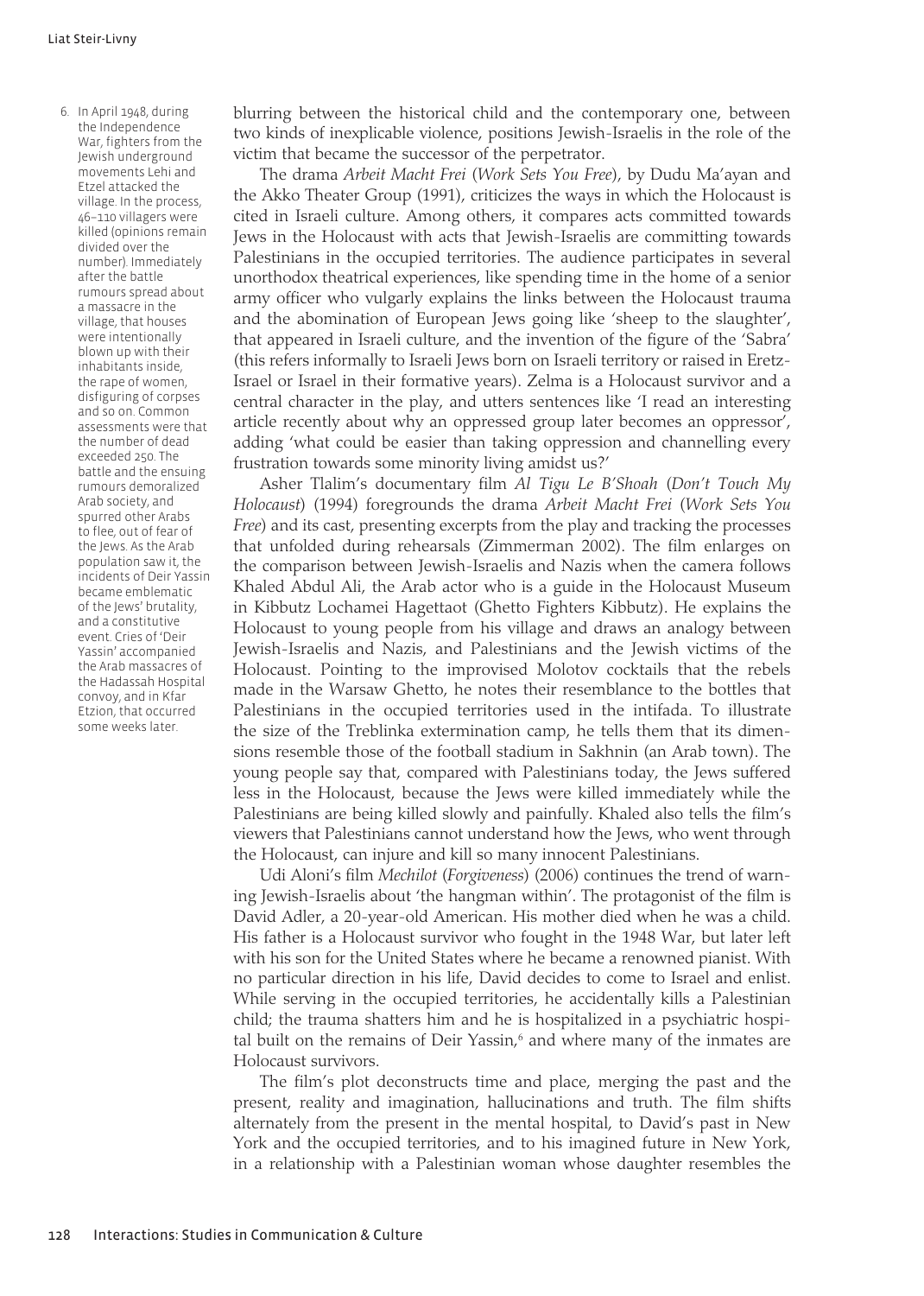child he killed in the occupied territories. Aloni argues that the complexity of the Israeli situation reaches a peak in insanity, and he thus decided to place his protagonist in a psychiatric institution, built after the state of Israel was founded on the remains of the Arab village Deir Yassin, with Holocaust survivors as its first occupants. Here, symbolically, Jewish victims merge with Arab victims and the link serves the director to mordantly criticize Zionism in general and its attitude to Arabs and Palestinians in particular. The use of that specific geographical site, inhabited by Holocaust survivors, engenders an obvious comparison between the Holocaust and *Nakbah*. But while other artists, like Gitai, present a situation where all involved parties are right, Aloni takes a one-sided position in favour of the Arabs and Palestinians and strongly criticizes Israel's actions in 1948 and in the present.

⊕

One can understand the film-maker's point of view from the opening titles, even before we see the first scene – Aloni describes the 1948 war through what happened in Deir Yassin, and calls the Israeli forces 'militias'. This perception of the 1948 war as a huge massacre conducted by the Zionists lies at the heart of this film.

Throughout the film, the hospitalized survivors dig down to the underground tunnels, bringing to the surface evidence of the horrors that the Jewish-Israelis committed. In the opening scene, they dig up a villager's skull. They pass it around from one to the other: Jacob, a Holocaust survivor who calls himself a 'blind prophet', talks to the skull. The way he describes the dead man highlights the Jewish-Israelis' flaws, compared with the Arabs' innocence and helplessness: 'Poor Abed, I knew him well. An amiable man, who one day was slaughtered'. *Mechilot* (*Forgiveness*) uses the ground as a crypt where coded traumas are condemned to inner silencing (Milner 2004). In this film, it is in the underground tunnels where physical horrors (the remains of the Arabs who were murdered by Jewish-Israelis) and mental horrors (the psychological afflictions that take root in the survivors) are encoded. The film derides the significance of ties with land that were shown in early decades' Israeli films. As the unbalanced survivors dig down, they discover the belongings of the murdered villagers attesting to the horrors that the Zionists wreaked on the Arabs. The piles of shoes, photographs and household utensils recall the famous piles of belongings of Jews in the concentration camps. 'The voices are real', Jacob explains, referring to the voices of the dead Palestinians that are often heard in the site. He talks about a Zionist plot: first they killed 120 people in Deir Yassin, and then they built a mental asylum over their mass grave. So if someone hears the dead crying out, 'they can say it's a lunatic'.

In one scene, the chief psychiatrist ponders on camera whether to give David a medication that will wipe out his memory. He has doubts because David came to Israel because of memory, because of the principle 'never forget'. 'Can we really erase the memory of his trauma and yet keep the memory he inherited from his father, whose family was murdered for no other reason than for being Jews?' the doctor wonders. His dilemma is parallel-edited with shots of IDF soldiers abusing Palestinians in the occupied territories. And thus the link between the two traumas is shown visually; this time IDF soldiers play the role of Nazis.

The fact that David is a second-generation Holocaust survivor strengthens the argument that memories of the Holocaust furnish a basis for a policy of killing, repression and occupation. His Holocaust survivor father fought in the 1948 war that was symbolized, according to this film, by what happened in Deir Yassin. David continues the murderous chain and kills a harmless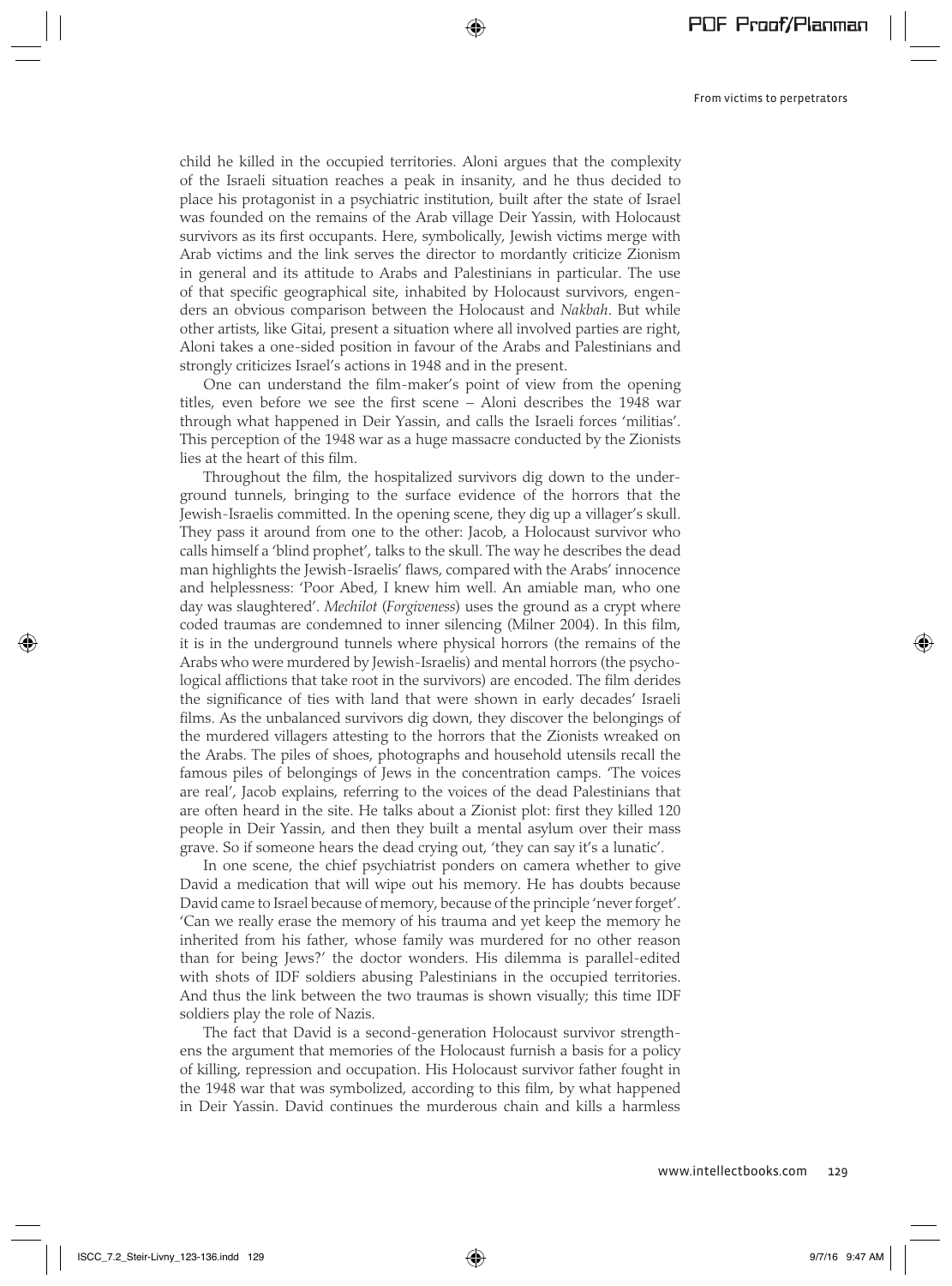- 7. David Grossman's *Hiuch hagdy* (*The Smile of the Lamb*) (1983), which was a sort of prequel to the intifada, was unusual. See Oppenheimer (2008).
- 8. For a broader discussion of the Israeli soldier of the *intifada*  in Israeli prose, see Mendelson-Maoz (2011).
- 9. The narrative that blends IDF soldiers and Nazis is also presented in the works of Arab-Israeli writers as, for example, Sayed Kashua. See Steir-Livny and Mendelson-Maoz (2012).

Palestinian child. To clarify the link between the murderous past and the murderous present, David is hospitalized while still wearing army uniform. The Palestinians, according to the film, were and remain victims of Jewish brutality. Although David is Jewish, and it is his point of view, the focus on him does not create Jewish superiority – quite the contrary. Palestinian superiority finds expression in the soundtrack and the designing of language and space. In many scenes, the soundtrack is Arab music, and songs imbue the film with Arabic, while Hebrew is hardly heard (the film is English-speaking). Palestinians are shown in their villages, while Jewish-Israelis are presented as penetrating a space that is not theirs (the occupied territories) or closed away in spaces that were not theirs (the hospital for the mentally sick). The Jewish-Israeli side in the dispute goes unheard, while the Palestinian side is constantly shown: in demonstrations on New York streets, in Arab rap music of protest in clubs, in the voices of different Palestinian characters throughout the film, scenes of abuse of Palestinians on the streets of Ramallah, and the murder of the innocent Palestinian child. All of these detach viewers from any possibility of identifying with the Israeli side (Steir-Livny 2009).

In literature, one can find similar narratives. The first two novels that dealt with the intifada were published in Israel in 1989 – *Shahid* (Valentin 1989), and *Ta'atuon* (*Delusion*) (Ben-Ner 1989).7 In those works, and in other books written then, leftist authors sought to come to terms with the unbearable routine in the occupied territories that undermined the soldiers' worlds.<sup>8</sup> In the wake of the Oslo Accords and their breakdown in the mid-1990s, and the second intifada (2000), a growing number of authors began dealing with Jewish-Israelis' experience while serving in the IDF in the occupied territories, whisking away the soldiers' heroic guise in the process. These texts do not suggest solutions but represent intolerable situations and raise hard questions regarding the role the Israeli soldiers play in the Palestinian sphere.

Some Jewish-Israeli authors use the Holocaust to criticize the IDF's conduct towards the Palestinians. The texts focus on the moral flaws that are an attendant part of the occupation and, the writers believe, are reminiscent of the Nazis' deeds. They raise questions and hesitations, but the 'counteracting-out' that blends the Holocaust and the occupation in order to represent the Jewish-Israelis as the oppressor is clear, dominant and painful.<sup>9</sup>

In Asher Kravitz's *A'ani Mustafa Rabbinovitch* (*I, Mustafa Rabbinovitch*) (2004), the protagonist, an IDF sniper named Yair Rabinovitch, portrays the intolerable routine of the occupied territories. Voicing the comparison between IDF soldiers and Nazis is Yirmi, a good friend of the protagonist, who is later killed. 'I can't bear it that our soldiers are doing to the Palestinians what the Germans did to our parents', Yirmi says. Yirmi's legacy is a verse from a poem he had written: 'Why Daughter of Zion have you gone astray/Your children vanquish their neighbors in the fray/They strike with clubs, their eyes full of terrors /Why have they become like the swastika bearers?' (Kravitz 2004: 148)

At first, Yair is appalled by the comparison ('What kind of bullshit is that?! The Jews in Germany didn't blow up shopping malls and restaurants. Jews in Germany didn't park car-bombs outside discos! Think before you talk such crap!') (Kravitz 2004: 148), but later on, after Yirmi is killed, he absorbs his ideas. He is a sniper who swore at the start of his service not to shoot Palestinians, but when he sees a female terrorist wearing a suicide belt moving towards his friends, he shoots her. The killing intensifies his already divided identity: 'There were two people in my body: one of a savior, one of a murderer' (Kravitz 2004: 158).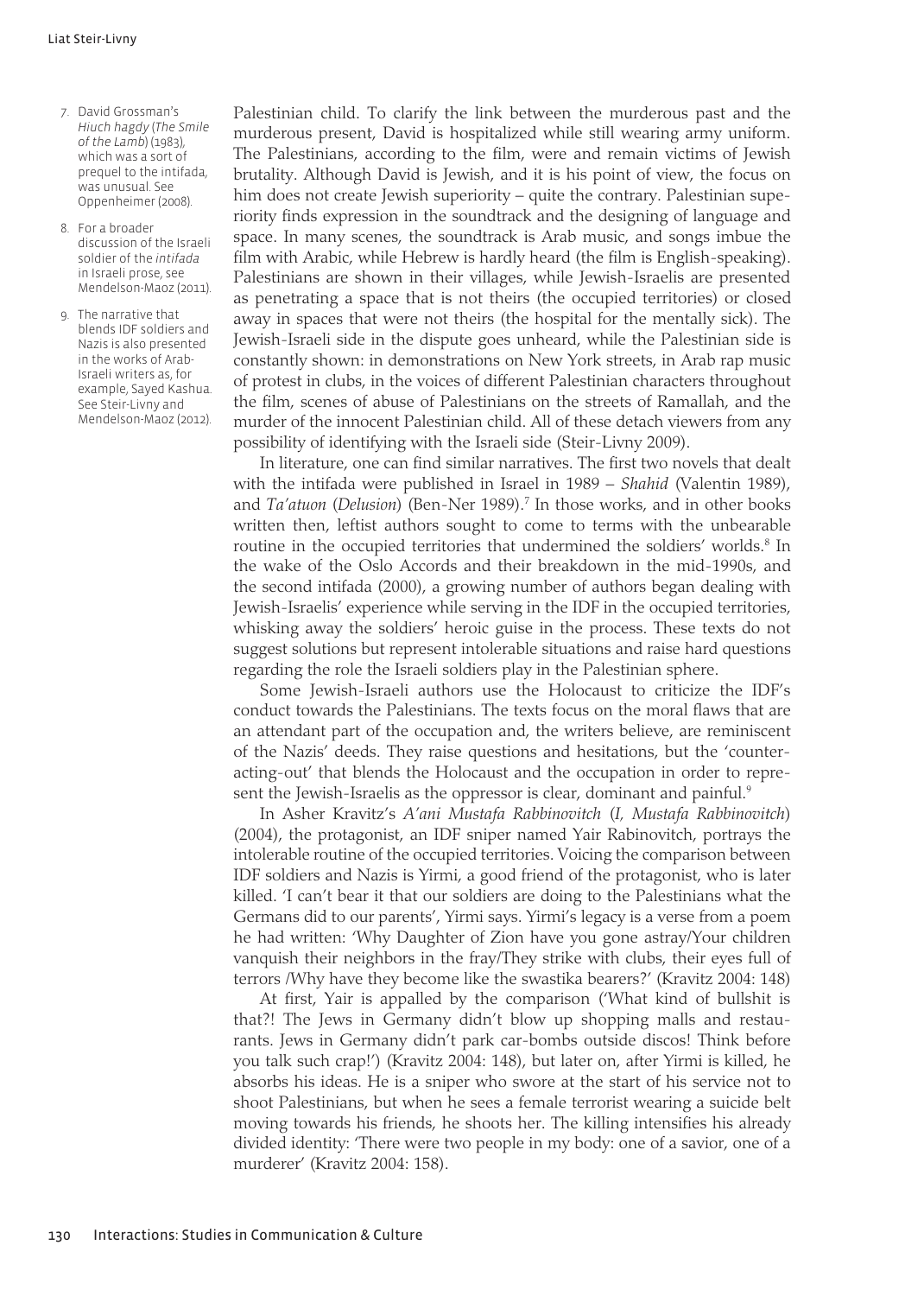LaCapra (2001) defines different states of acting out, for example, in flashbacks. The protagonists of the literary works in the last decade relieve the overall feeling of an oppressor, alongside specific scenes that are taken from the most famous images of the Holocaust. These images strike them as flashbacks, even though they did not experience the trauma but inherited it through the Israeli collective memory.

⊕

When the 6-year-old son of the suicide bomber runs out of the house in alarm, his hands raised, Yair looks at him through the rifle's sight, which helped him shoot down the boy's mother: 'I remembered the famous Jewish boy photographed sixty years ago, raising his hands as the Warsaw Ghetto was demolished … you bastard, Yirmi! I wish you could come and see how lousy we are at being Nazis' (Kravitz 2004: 159). Here, Kravitz compares IDF soldiers to Nazis, but at the same time undermines it and tries to represent two perspectives, and a situation that combines question marks with harsh self-criticism.

The question whether one should even make that comparison between IDF soldiers and Nazis also appears in Boris Zeidman's book *Safa Shesua*  (*Torn Language*) (2010).10 Zeidman describes his protagonist who zigzags between childhood memories from Russia, his experiences in the first intifada as a soldier in the occupied territories, and in the present touring France with his girlfriend. Memories of the Holocaust are a part of his past and current experiences. His girlfriend calls it a 'Holocaust game', and also 'your paranoid, *galuti* obsession' (galuti means exiled). Memories of the intifada takeover the protagonist's stance, positioning him on a continuum between victim and perpetrator: '*Here and now, we are* playing the role of *them, there*' (Zeidman 2010: 30–33, original emphasis).

The yelling and shouting of the IDF soldiers at the Palestinians remind him of Nazi commands and, like in *A'ani Mustafa Rabbinovitch* (*I, Mustafa Rabbinovitch*) (2004), a specific flashback creates the 'counter-acting-out':

And the child threw the stone […] maybe because the child raised his arms […] instead of him, that picture appeared, the boy with the barrett [...] that black and white photo, blurred, enlarged [...] he even looked at the top of another, less famous-clichéd photo, but didn't find […] and the fact that everything was washed with sunlight, not Polish gloom, none of this did anything to affect that grim analogy and that fucked-up feeling that now he was on the wrong side […].

#### (Zeidman 2010: 30−33)

Although the hero tries to persuade himself and the readers that there is a difference, he simultaneously reminds himself and the readers that the boy facing him does not and should not understand those differences. For him, he is facing someone with a gun, who can kill him instantly (Zeidman 2010: 32−33). In the protagonist's memory, the pendulum swinging between perpetrator and victim, complements his Russian childhood. He is taken back to the anti-Semitic curses he incurred as a child in Russia 'stinking Jew'. Then they called him '*zhid*' (an insulting term to refer to Jews in Russia): now the Jews call the Palestinians 'towel-heads' (Zeidman 2010: 34−35). According to him, the victim has become victimizer: 'he, the little *zhid*, Tolek […] there, and now twenty years after, here and now, he is the Nazi […] in the eyes of that little towel-head' (Zeidman 2010: 34−35).

Like *A'ani, Mustafa Rabinovitch* (*I, Mustafa Rabbinovitch*) (2004), the author plants contradictory views in the mouth of his good friend Abadi, to flesh out 10. Literally this means 'cleft lip', but also 'divided language'.

www.intellectbooks.com 131

ISCC\_7.2\_Steir-Livny\_123-136.indd 131 97/16 9:47 AM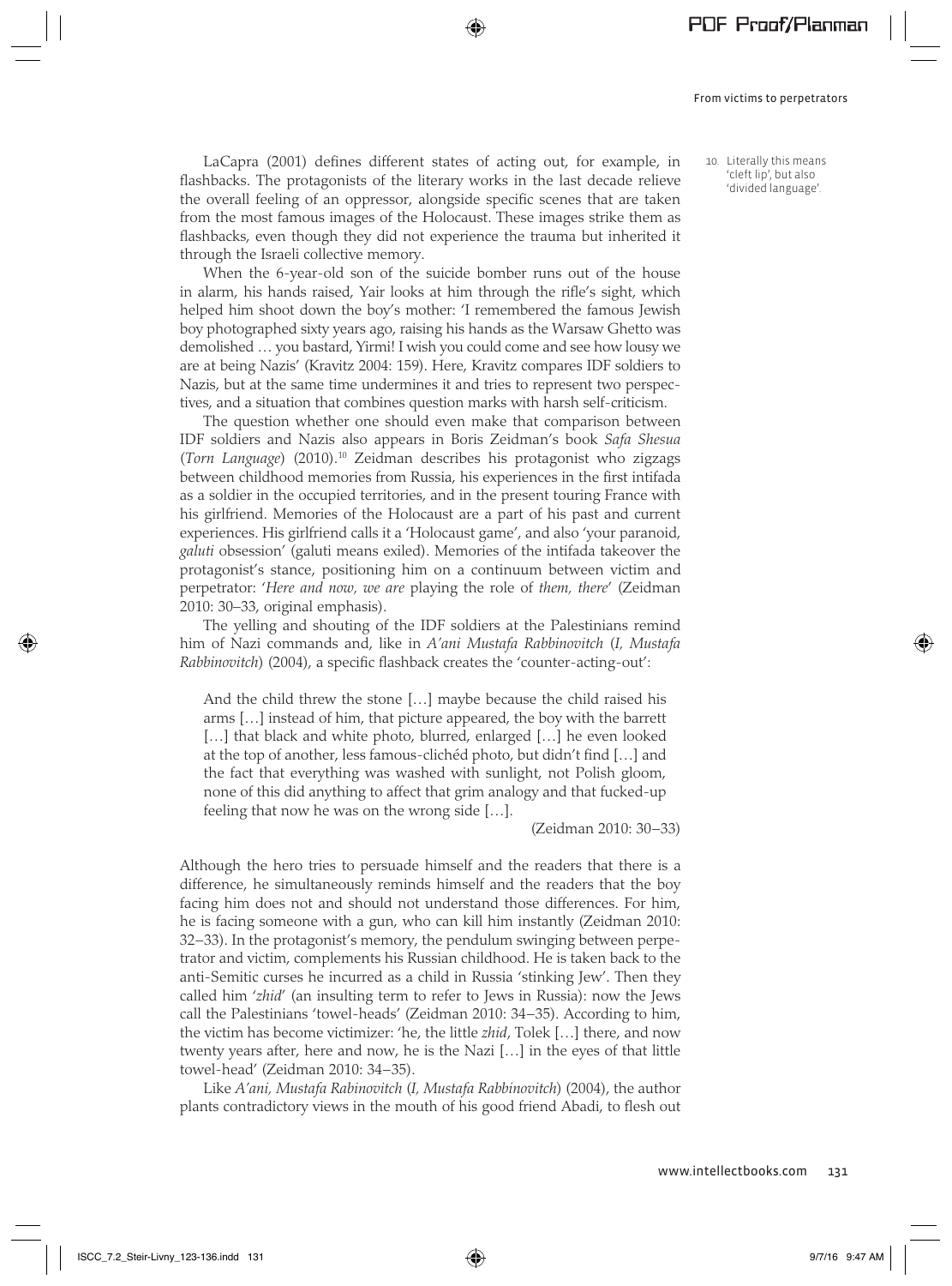the argument. Abadi presents the 'old' Zionist acting out: the Arabs are the Nazis: 'Let them change places with us for one day, and you'll see what a Holocaust is […] they'll kill us all'. Abadi reminds him of the 1929 pogroms in Palestine, the Arab Revolt in 1936, and Haj Amin el Husseini who was 'the same as Hitler'. For Abadi the rules of the game are clear – far better to be an occupier; 'it's us or us'. But these opinions that are represented briefly and in a hesitant manner do not contradict the harsh counter-acting-out − the transition from victim to victimizer, which the protagonist feels and presents in depth and fluently in the novel.

Noam Hayut's novel *Ganevet Hashoah Sheli* (*My Holocaust Thief*) (2010) presents, with no nuance, IDF soldiers and the author among them behaving in the occupied territories like Nazis. As opposed to the two former novels, Hayut replaces question marks with exclamation marks. The book focuses, according to him, on his autobiographical experiences, with special emphasis on awareness to the Holocaust and its impact on his life from infancy to maturity. The story reveals a radical transfer from Zionist acting out to counter-acting-out, from believing that he is an eternal victim and must be strong against the Arabs in order to never let a 'second Holocaust' occur, to the perception that the IDF soldiers are committing Nazi-like acts in the occupied territories.

Hayut relates how he was raised in a society where the Holocaust dictated his life: 'Anything rather than being like those wretches' [meaning the Jews under Nazism]. As a child, he mourned being part of a people that were slaughtered while 'the world was silent' (Hayut 2010: 20−21). He wanted to be different – a Jew with a weapon: 'sexy' (Hayut 2010: 31). He was positive that Zionism was justified, and believed the Nazis were the absolute evil until he served in the occupied territories. Hayut surveys what he sees as brutal acts of the IDF in the occupied territories. He says that what broke him and changed the way he perceives the Holocaust's memory was the terrified expression of one little girl. Her look turned his beliefs upside down, and remained indelibly in his memory. From a gung-ho soldier he morphed into someone who sees himself and his fellow soldiers as brutal tyrants. He had always deemed the Nazis as absolute evil, but suddenly understood:

For that girl, I was the absolute evil […] Ever since, I've been left without my Holocaust, everything in my life has new significance: belongingness has blurred, pride is absent, belief is unraveling, remorse intensifies, and forgiveness has taken shape.

(Hayut 2010: 63)

The protagonist realizes − he says − that he was brainwashed by the myth that the IDF is the most moral army in the world (Hayut 2010: 187). He fills dozens of pages with soldiers' testimonies about violent acts in the occupied territories (Hayut 2010: 194−203), testimonies that led him and his friends to found the 'Breaking the Silence' organization. He describes values that became warped, senses that became blunted at the occupied territories' checkpoints. 'Today my eyes are wide open, the repression mechanisms have disintegrated and collapsed, the so-called security grounds have dissipated' (Hayut 2010: 214). Hayut ends the book by addressing that nameless little girl:

I know that I'm the absolute evil for you […] when I was your age, there was also an absolute evil for me. Though I never came face to face with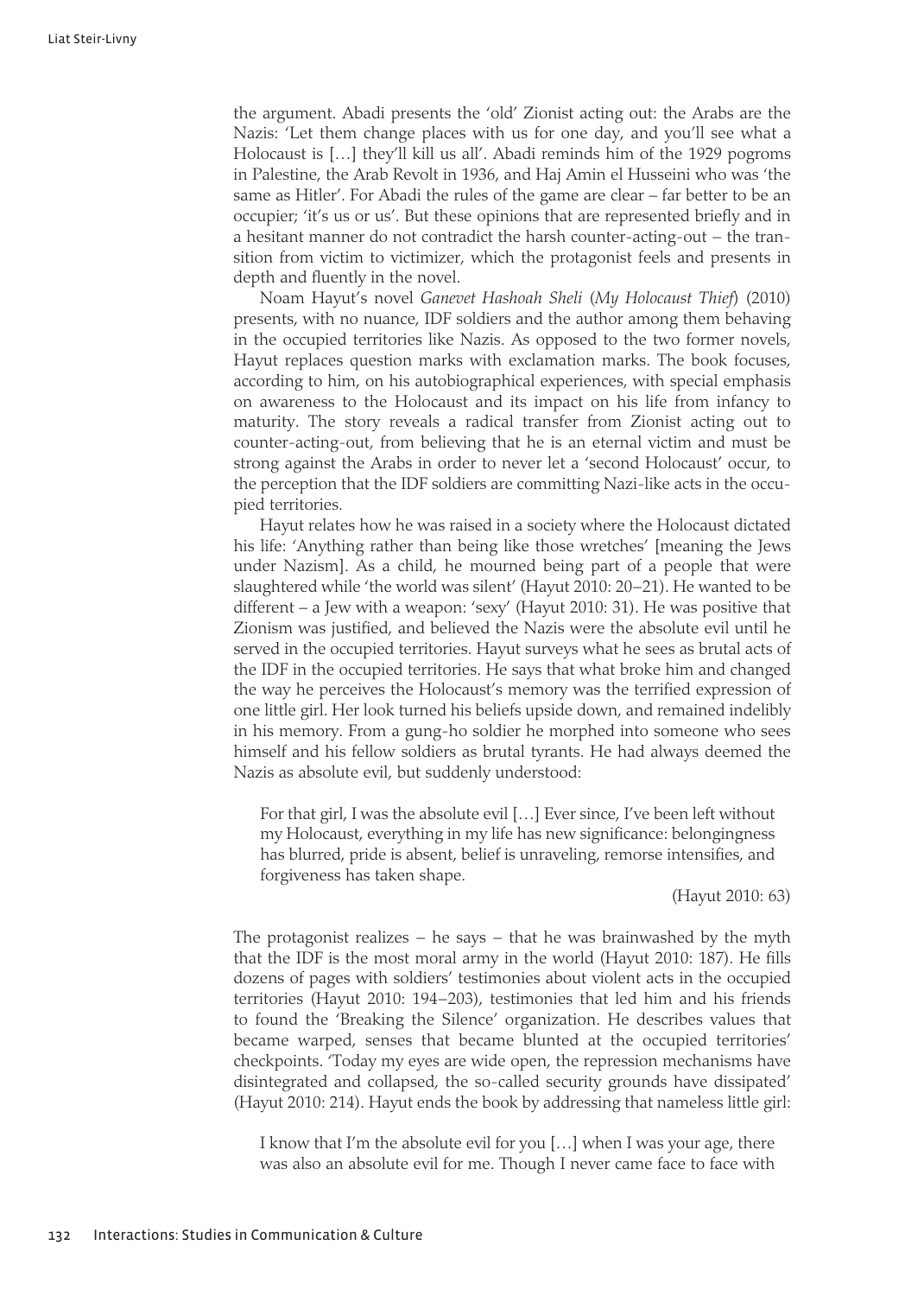it, like you did, I inherited its memory, […] even though I never saw it, its form confronted me no less clear and new, as when I confronted you […] I said goodbye to the absolute evil of my childhood […] when I became absolute evil myself […] Now I'm a free spirit, because I've lost my Holocaust […] There's no weapon in my hands, and I'll never rule over anyone else. And it's because of you. If you could steal the Holocaust from all the hundreds and thousands of IDF soldiers, you would certainly liberate the whole of Palestine […] My apologies again, Your evil, Noam.

(Hayut 2010: 221−24)

This monologue reviles the way postmemory of the Holocaust is combined in powerful political themes. The counter-acting-out he presents shuns completely the Zionist political acting out of the Holocaust and replaces it with a pessimistic inner look and criticisms. The Jewish–Israelis, in his book, turn from victims to oppressors and the Jewish trauma is replaced by the Palestinian trauma of life in the occupied territories.

## **CONCLUSION**

The analysis of cinematic and literary representations of the link between the Holocaust and the Israeli-Palestinian conflict shows that the political postmemory of the Holocaust is much more complex than simple victimization. Until the 1970s the cultural narrative indeed emphasized victimization, and represented the Arabs as the Nazis' successors. But from the 1970s onwards, the cultural narratives show that Jewish-Israeli society is torn between acting out and 'counter-acting-out', nationalization of the Holocaust and a counter story of harsh self-criticism. The new cultural counter-acting-out that took over cinema and literature compares the Holocaust and the *Nakbah*, or represents IDF soldiers as Nazis. It creates an antithetical equivalency to the cultural representations that appeared from the late 1940s until the late 1970s, and claims that, since the Holocaust, Israeli Jews have turned from oppressed to oppressors. What was in the past a deliberate victimization is now replaced with a profound accusation. These narratives reflect the perplexity in Jewish-Israeli society regarding the postmemory of the Holocaust and the political lessons drawn from the Jewish national trauma.

### **REFERENCES**

Aloni, Udi (2006), *Mechilot* (*Forgiveness*), USA: International Film Circuit.

- Amishai-Maisels, Ziva (1993), *Deception and Interpretation The Influence of the Holocaust on the Visual Arts*, Oxford: Pergamon.
- Avisar, Ilan (2011), 'The Holocaust in Israeli Cinema as a conflict between survival and morality', in M. Talmon and Y. Peleg (eds), *Israeli Cinema: Identities in Motion*, Austin, TX: University of Texas Press, pp. 151−67.
- Bar-Tal, Daniel (2007), *Lihyot im hasichsuch* (*Living with the Conflict*), Haifa: Carmel.
- Ben-Ner, Yitzhak (1989), *Ta'atuon* (*Delusion*), Tel-Aviv: Ceter-Am Oved-Tarmil.
- Elkana, Yehuda (1988), 'Bizchut hashichecha' ('The Need to Forget'), *Ha'aretz*, 2 March.
- Elsaesser, Thomas (2014), *German Cinema* − *Terror and Trauma: Cultural Memory since 1945*, London: Routledge.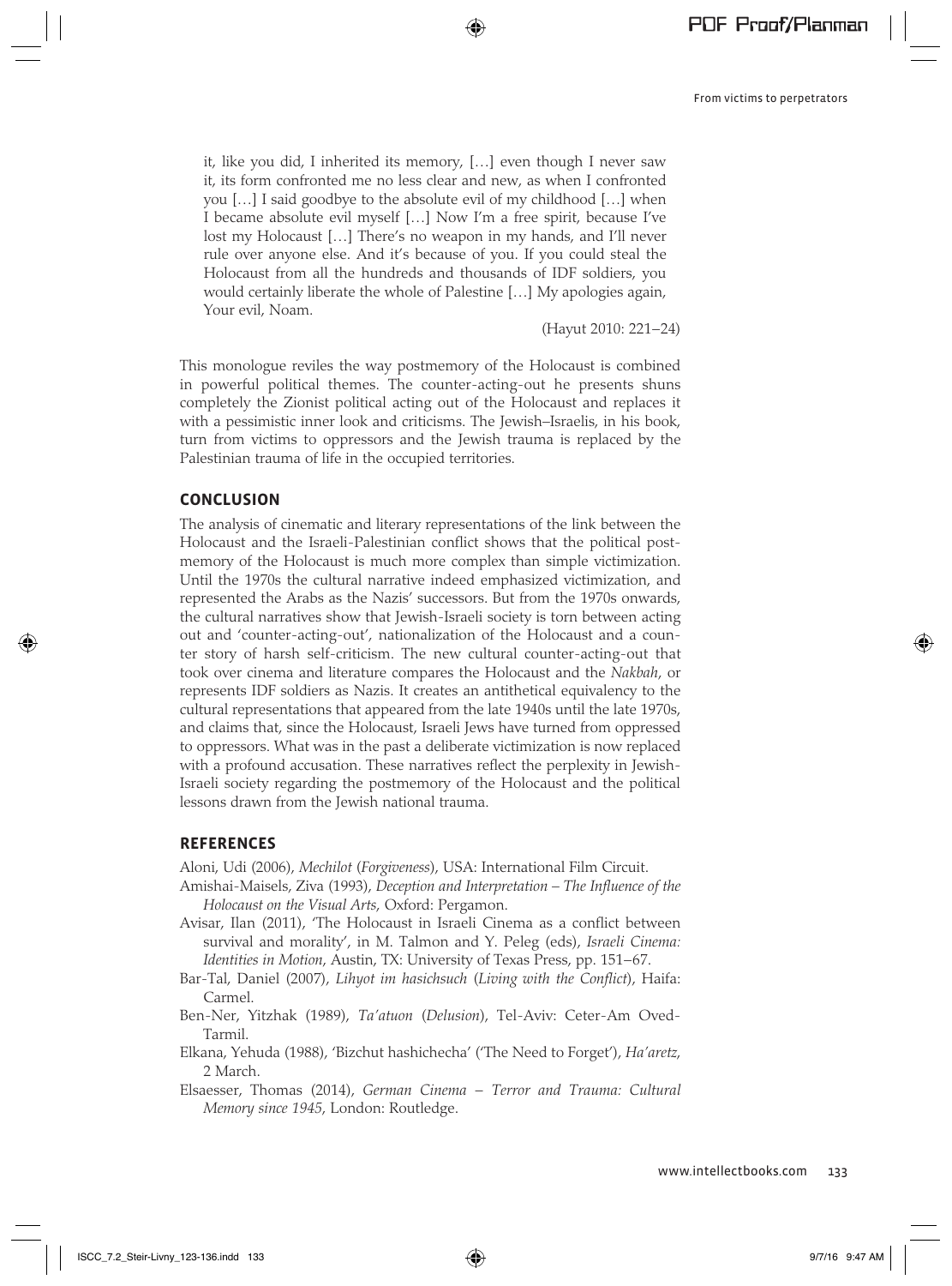Evron, Boaz ([1980] 2011), *Atuna ve Utz* (*Athens and Oz*), Binyamina: Nahar Press.

⊕

- Frilling, Tuvia (ed.) (2003), *Tshuva leAmit Pst-Zion* (*An Answer to a Post-Zionist Colleague*), Tel-Aviv: Yediot Ahronot.
- Gelbar, Yoav (2004), *Kommemiyut veNakba* (*Independence and Nakbah: Israel, the Palestinians and the Arab World, 1948*), Or Yehuda: Dvir.
- Gertz, Nurith (1994), *Sipur mehaSratim: Siporet Israelit veIbudiha leKolnoa* (*Israeli Fiction and its Cinematic Adaptations*), Tel-Aviv: The Open University.

—— (2004), *Different Choir*, Tel-Aviv: Am Oved.

Gitai, Amos (2002), *Kedma*, France: Celluloid Dreams.

- Goldberg, Amos (1998), '"Acting-out" and "working-through" trauma: Excerpt from interview with professor Dominick LaCapra', Yad Vashem, 9 June, http://www.yadvashem.org/odot\_pdf/Microsoft%20Word%20-% 203646.pdf. Accessed 1 June 2016.
- Grossman, David (1983), *Hiuch hagdy* (*The Smile of the Lamb*), Tel-Aviv: Hakibbutz Hameuha.
- Gutwein, Daniel (2009), 'The privatization of the Holocaust: Memory, historiography, and politics', *Israel Studies*, 14: 1, pp. 36−64.
- Halbwachs, Morris (1992), *On Collective Memory*, Chicago, IL: University of Chicago Press.
- Hayut, Noam (2010), *Ganevet Hashoah Sheli* (*My Holocaust Thief*), Tel-Aviv: Am Oved.

Hirsch, Marianne (1997), *Family Frames: Photography, Narrative, and Postmemory*, Cambridge, MA: Harvard University Press.

—— (2008), 'The generation of postmemory', *Poetics Today*, 29: 1, pp. 103−28.

Hobsbaum, Eric and Renger, Terence (1993), *The Invention of Tradition*, Cambridge: Cambridge University Press.

- Kabha, Mustafa (2010), *haFalestinim* (*The Palestinians*), Raanana: The Open University.
- Kimmerling, Baruch (2006), 'The continuation of Israeli-Palestinian conflict by "academic" means: Reflections on the problematiques of publishing books and reviewing them', *Contemporary Sociology*, 35: 5, pp. 447−49.
- Kravitz, Asher (2004), *A'ani Mustafa Rabbinovitch* (*I, Mustafa Rabbinovitch*), Tel-Aviv: Yediot Sfarim.
- LaCapra, Dominick (2001), *Writing History, Writing Trauma*, Baltimore, MD: John Hopkins University Press.
- Loshitzky, Yosefa (2001), *Identity Politics on the Israeli Screen*, Austin, TX: University of Texas Press.
- Ma'ayan, Dudu (1991), *Arbeit Macht Frei* (*Work Sets You Free*), Israel: Akko Theatre Center.
- Mechman, Dan (ed.) (1997), *Post zionot ve-Shoah* (*Post-Zionism and Holocaust*), Ramat-Gan: Bar Ilan University Press.
- Meiri, Sandra (2008), 'Lesibat haDavar Zanav Havar: Zicaron, Trauma veEtika beSrataiv haAlilatim shel Jud Ne'eman' ('Memory, trauma and ethics in Judd Ne'eman's feature films'), *Israel*, 14, pp. 35−69.
- Mendelson-Maoz, Adia (2011), 'Hurled into the heart of darkness: Moral luck and the Hebrew literature of the *intifada'*, *Hebrew Studies*, 52, pp. 315−39.
- Meyers, Oren and Zandberg, Eyal (2002), 'The soundtrack of memory: Ashes and dust and the commemoration of the Holocaust in Israeli popular culture', *Media Culture & Society*, 24: 3, pp. 389−408.

134 Interactions: Studies in Communication & Culture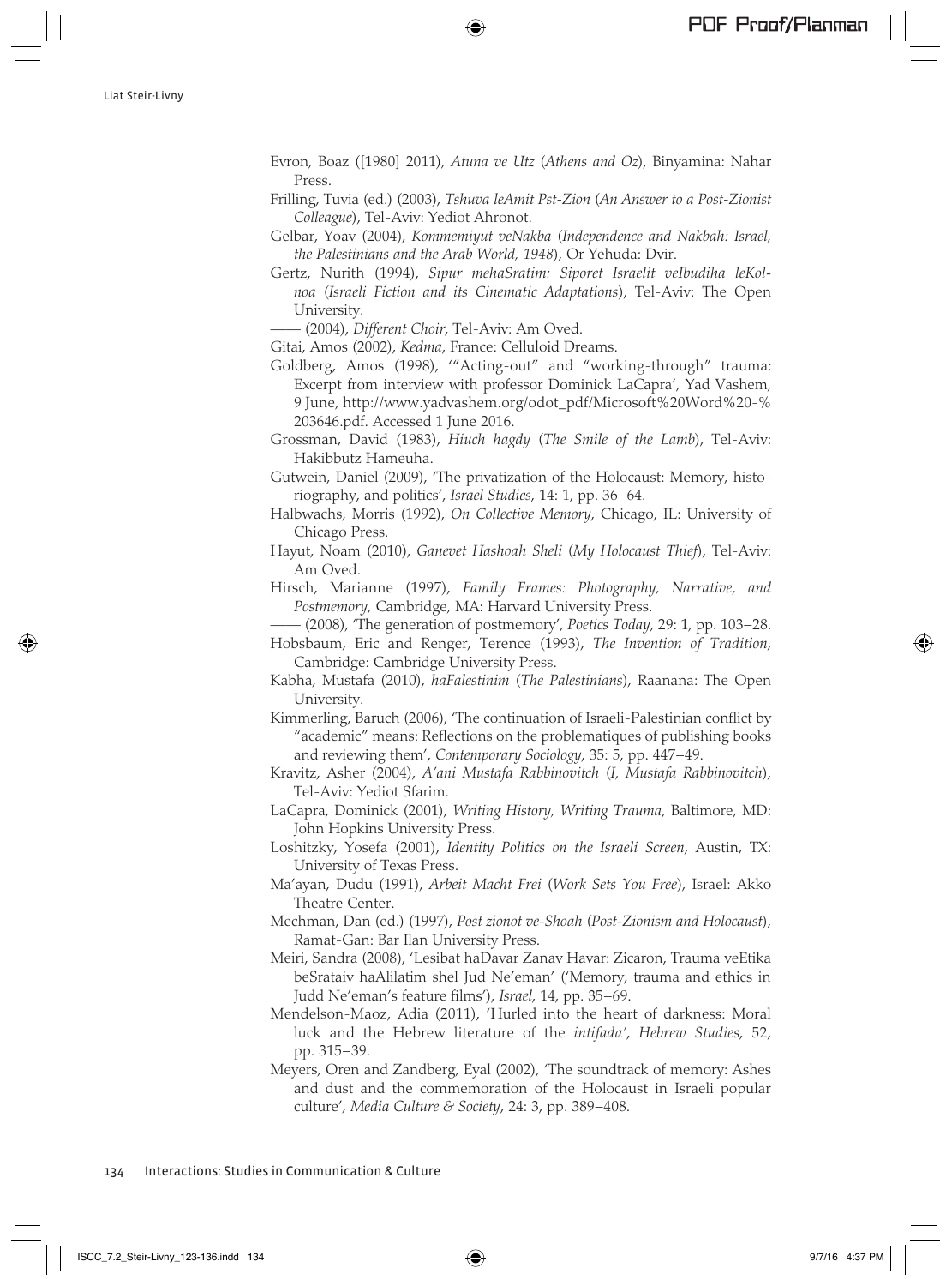Meyers, Oren, Zandberg, Eyal and Neiger, Motti (2009), 'Prime time commemoration: An analysis of television broadcasts on Israel's memorial day for the Holocaust and the heroism', *Journal of Communication*, 59: 3, pp. 456−80.

⊕

- Milner Iris (2004), *Kirey avar* (*A Torn Past*), Tel-Aviv: Am Oved and the Haim Weizman Institute, Tel-Aviv University.
- Morris, Benny (2010), *1948 Toldot haMilhama haAravit Israelit haRishona*  (*1948: A History of the First Arab-Israeli War*), Tel-Aviv: Am Oved.
- Moshenson, Ilan (1979), *Roveh Huliot* (*The Wooden Gun*), USA: Ergo Media.
- Ne'eman Arad, Gulie (2003), 'Israel and the Shoah: A tale of multifarious taboos', *New German Critique*, 90, pp. 5−26.
- Ne'eman, Judd (1983), *Magash Hakesef* (*Fellow Travellers*), Israel: Gad Leshem Productions/Massa Film Productions.
- —— (1989), *Rehovot Ha'Etmol* (*Streets of Yesterday*), Israel: Assi Nissi Massa Ltd.
- Ofer, Dalia (2009), 'The past that does not pass: Israelis and Holocaust memory', *Israel Studies*, 14: 1, pp. 1−35.
- Olick, Jeffrey K. and Robbins, Joyce (1998), 'Social memory studies: from "collective memory" to the Historical sociology of mnemonic practices', *Annual Review of Sociology*, 24, pp. 105−40.
- Oppenheimer, Yochai (2008), *Me'ever lagader: izug haaravy basiporet haivrit 1906–2005* (*The Representation of the Arab in Hebrew Fiction*), Tel Aviv: Am Oved.
- Pinchevski, Amit and Liebes, Tamar (2010), '"Severed voices" radio and mediation of trauma in the Eichman trial', *Public Culture*, 22: 2, pp. 265−91.
- Porat, Dina (2011), *Kafe haboker be-reaich haashan* (*The Smoke-Scented Coffee*), Tel Aviv and Jerusalem: Yad Vashem and Am Oved.
- Shapira, Anita (1997), *Yehudim yeshanim, yehudim hadashim* (*New Jews, Old Jews*), Tel-Aviv: Am Oved.
- Shohat, Ella (1989), *East/West and the Politics of Representation*, Austin, TX: University of Texas Press.
- Solomon, Zehava and Chaitin, Julia (eds) (2007), *Yaldut bezel haShoah*  (*Childhood in the Shadow of the Holocaust*), Tel-Aviv: Hakibutz Hameuhad.
- Steir-Livny, Liat (2009), *Shtei Panim baMaraah: Yezug Nizoleu haShoah baKolnoa haIsraeli* (*Two Faces in the Mirror: The Representation of Holocaust Survivors in Israeli Cinema*), Jerusalem: Eshkolot-Magness Press.
- —— (2012), 'The link between the Holocaust and the Israeli-Arab conflict in Israeli culture 1950's–1970's', in L. Aleksandrowicz-Pedich and M. Pakier (eds), *Reconstructing Jewish Identity in Pre- and Post- Holocaust Literature and Culture*, Pieterlen: Peter Lang, pp. 157−68.
- —— (2014), *Har hazicaron izcor bimkomi* (*Let the Memorial Hill Remember*: *Holocaust Representaions in Israeli Popular Culture*)*,* Tel Aviv: Resling.
- Steir-Livny, Liat and Mendelson-Maoz, Adia (2012), 'The Jewish works of Sayed Kashua: subversive or subordinate', *Israel Studies Review*, 26: 1, pp. 107−29.
- Talmon, Miri (2001), *Bluz laZabar haAvud* (*Blues to the Lost Sabra: Nostalgia in Israeli Cinema*), Tel Aviv: The Open University.
- Tlalim, Asher (1994), *Al Tigu Le B'Shoah* (*Don't Touch My Holocaust*), Israel: Set Films.
- Valentin, Avi (1989), *Shahid*, Tel-Aviv: Am Oved.
- Weitz, Yechiam (1995), *Haish shenirzah paamaim* (*The Man Who Was Murdered Twice*), Jerusalem: Keter.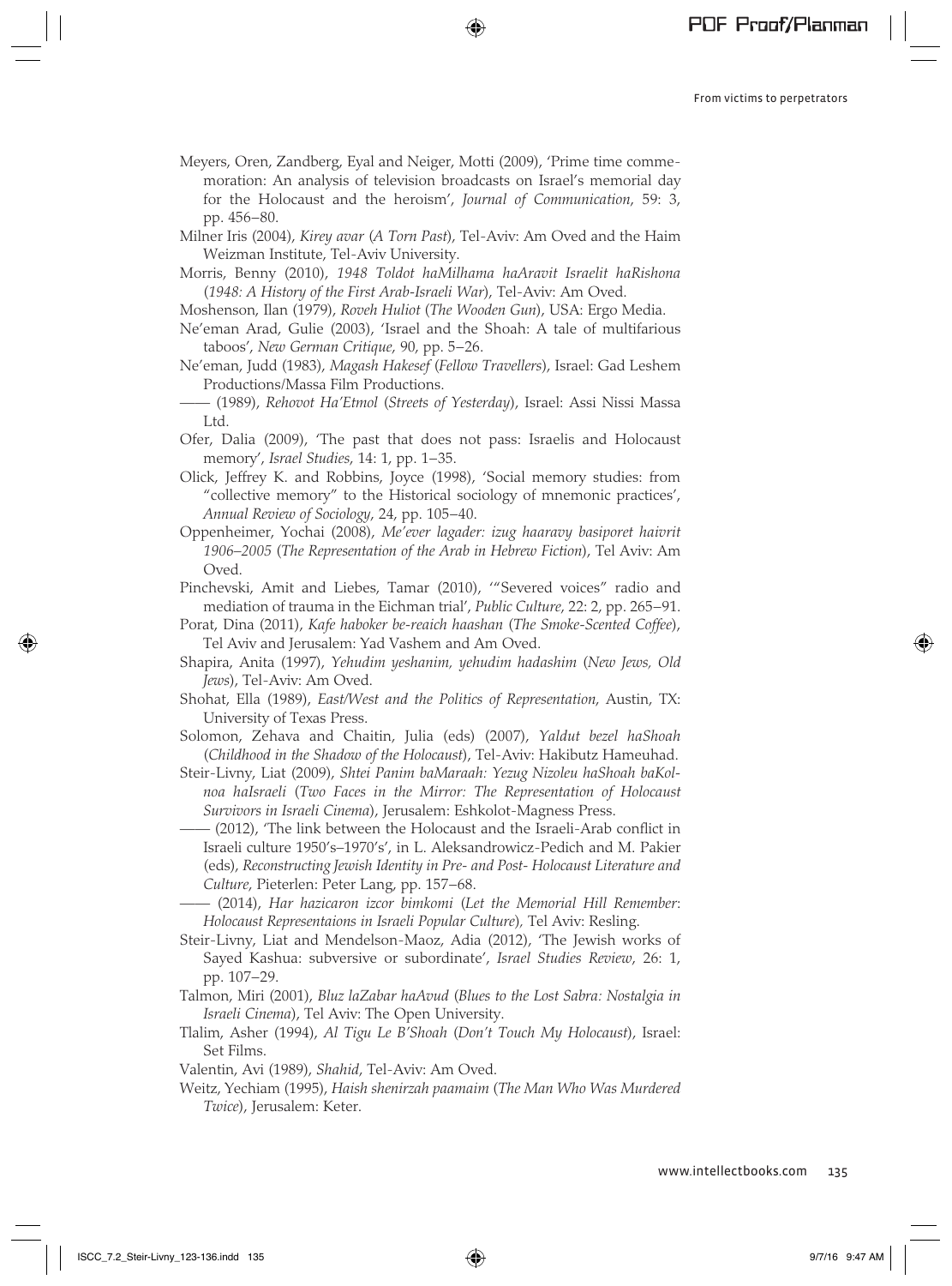Liat Steir-Livny

—— (1996), 'The Holocaust on trial: The impact of the Kasztner and Eichmann trials on Israeli society', *Israel Studies*, 1: 2, pp. 1−26.

⊕

- Yablonka, Hanna (1994), *Ahim zarim* (*Survivors of the Holocaust*), Jerusalem: Yad Yizhak Ben-Zvi.
- —— (2001), *Medinat Israel neged Adolf Eichmann* (*The State of Israel vs. Adolf Eichman*), Tel Aviv: Yedioth Achronot.
- Yurman, Ada (2005), 'Victimization as a central principle in the Israeli discourse 1908−1948', *Reeh-Revue Européenne des Études Hébraïques*, 11: 182, pp. 11−38.
- Young, James E. (1993), *The Texture of Memory: Holocaust Memorials and Meaning*, New Haven, CT: Yale University Press.
- Zandberg, Eyal (2006), 'Critical laughter: Humor, popular culture and Israeli Holocaust commemoration', *Media, Culture & Society*, 28: 4, pp. 561−79.
	- (2010), 'The right to tell the (right) story: Journalism, authority and memory', *Media, Culture & Society*, 32: 1, pp. 5−24.

Zeidman, Boris (2010), *Safa Shesua* (*Torn Language*), Tel-Aviv: Zmora Bitan.

- Zertal, Idith (2002), *Hauma veha-mavet* (*The Nation and Death*), Or Yehuda: Dvir.
- Zimmerman, Moshe (2002), *Al Tigu Le B'Shoah* (*Don't Touch My Holocaust*), Haifa: Haifa University Press.
- Zukermann, Moshe (1993), *Shoah baHeder haAtum* (*The Holocaust in the Safe Room: 'The Holocaust' in the Israeli Press during the Gulf War*), Tel-Aviv: Private Publishing.

# **SUGGESTED CITATION**

Steir-Livny, L. (2016), 'From victims to perpetrators: Cultural representations of the link between the Holocaust and the Israeli–Palestinian conflict', *Interactions: Studies in Communication & Culture,* 7: 2, pp. 123–136, doi: 10.1386/iscc.7.2.123\_1

## **CONTRIBUTOR DETAILS**

Dr Liat Steir-Livny is a senior lecturer at the Department of Culture at Sapir Academic College, Israel. She serves as a tutor and course coordinator for the MA programme in Cultural Studies and in the Department of Literature, Language and the Arts at The Open University, Israel. Her research focuses on collective memory, Israeli culture and the changing memory of the Holocaust in Israel. Her first book, *Two Faces in the Mirror* (Eshkolot-Magness, 2009), analyses the representation of Holocaust survivors in Israeli cinema. Her second book, *Let the Memorial Hill Remember* (Resling, 2014), focuses on the changing memory of the Holocaust in contemporary Israeli popular culture.

Contact: Sapir Academic College, Department of Culture, D.N. Hof Ashkelon, 7916500, Israel./ The Open University, Department of Literature, Language and the Arts, University Road 1, Raanana 4353701, Israel. E-mail: liatsteirlivny@gmail.com

Liat Steir-Livny has asserted her right under the Copyright, Designs and Patents Act, 1988, to be identified as the author of this work in the format that was submitted to Intellect Ltd.